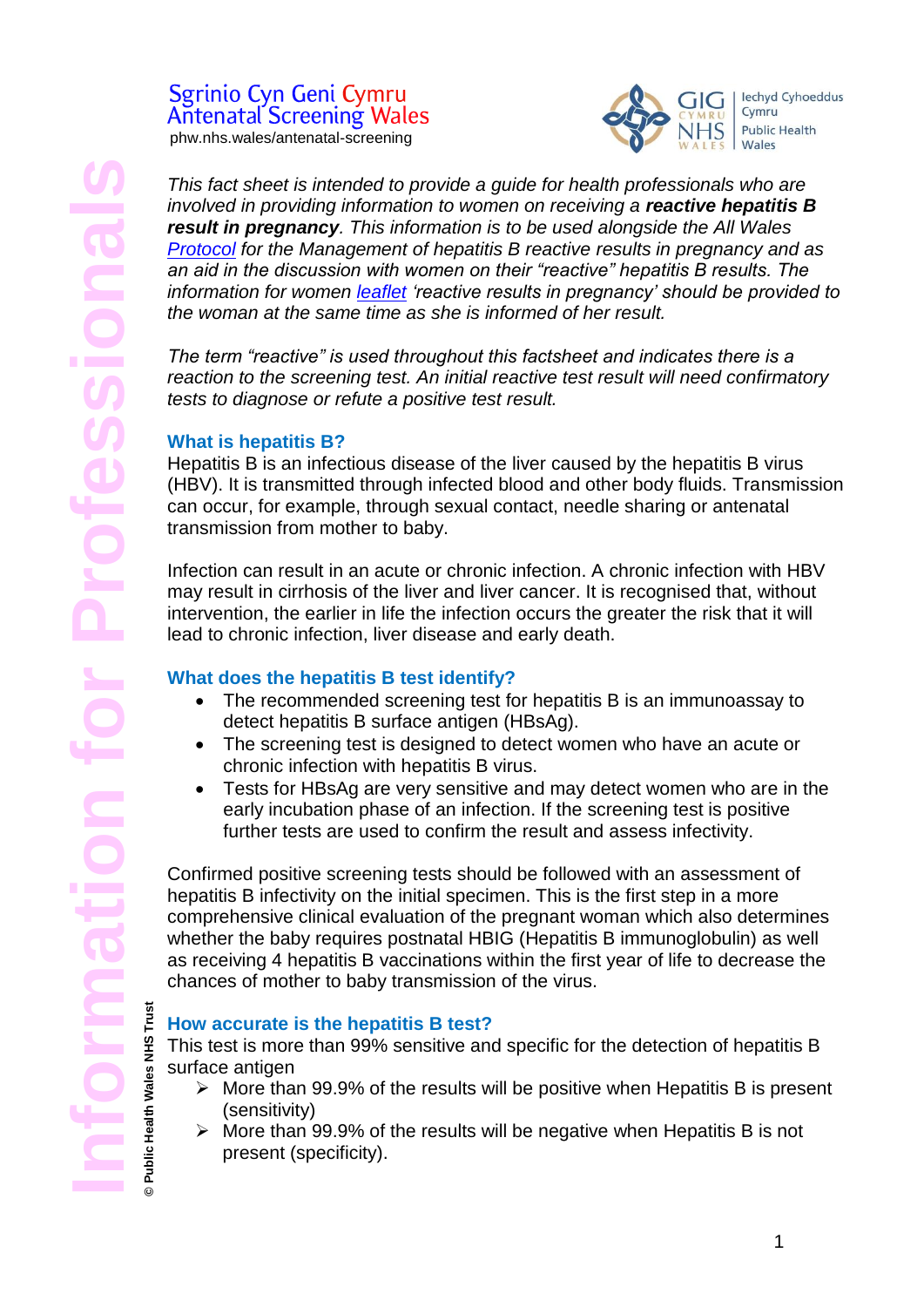In approximately 1:1000 samples the test causes a reaction within the screening test that is unlikely to be due to the hepatitis B virus. This is what is termed as 'non-specific' reactivity and is known as having a false positive result. Therefore a reactive result in the initial screening test only is very likely to be due to nonspecific reactivity and give a 'false positive result'.

A ['false positive](http://en.wikipedia.org/wiki/False_positive) result' means that the test incorrectly indicates that hepatitis B surface antigen is present in a non-infected person.

#### **What causes non-specific reactivity?**

This is a relatively uncommon problem, but can result from:

- $\triangleright$  new antibodies detected due to a recent mild illness such as a cold
- $\triangleright$  the blood sample was not transported to the laboratory at the correct temperature, this can cause the blood cells to break down
- $\triangleright$  other unknown causes.

#### **What is a negative result?**

A negative result is issued if the initial laboratory test (screening test) is nonreactive. This will be the definitive result for this test.

#### **What is a positive result?**

A positive result is when:-

- $\triangleright$  hepatitis B surface antigen is reactive and,
- $\triangleright$  a second test on the initial sample is also reactive

The following markers will also be tested on the initial screening sample to assess infectivity:

- $\bullet$  Hepatitis B core antibody (AntiHBc total antibody)
- AntiHBc IgM
- Hepatitis B e antigen (HBeAg)
- Hepatitis B e-Antibody (AntiHBe).

However, this would be a presumptive positive test result as a new hepatitis B diagnosis should ONLY be made after a second sample is taken from the woman to ensure that there have been no errors with sample identity.

#### **What is a reactive test result?**

A reactive result is when:

- initial laboratory test (hepatitis surface antigen) is **reactive** and,
- confirmatory tests (as below) performed on the initial sample are **nonreactive-**
	- hepatitis B core antibody (AntiHBc total antibody)
	- antiHBc IgM
	- hepatitis B e antigen (HBeAg).
	- hepatitis B e-Antibody (AntiHBe)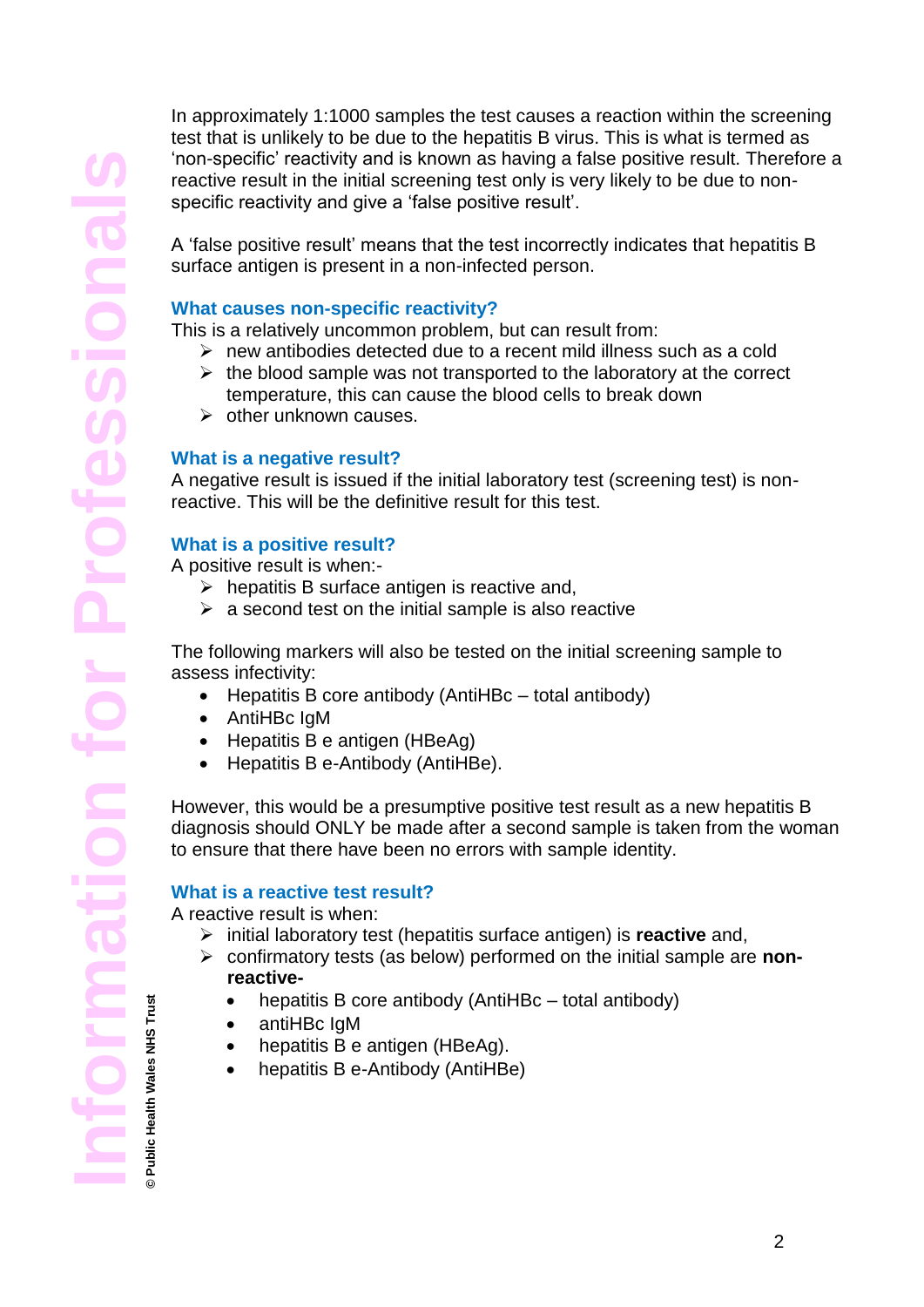**© Public Health Wales NHS Trust**

The most likely scenario is that of non-specific reactivity, however the possibility that this is a very recently acquired infection needs to be given consideration and a detailed review of any of the risk factors should be made.

A reactive result will only be issued if the laboratories, after completion of confirmatory tests, are unable to issue a negative result.

# **Result reporting**

"*Initial screen result reactive, most probably due to non-specific reactivity. Please send a further sample in 3-5 weeks to confirm the absence of infection".*

The virologist/microbiologist will inform the antenatal screening co-ordinator directly of the result.

# **Care following a reactive result**

The antenatal screening co-ordinator will assess if the woman has any of the following risks and inform the laboratory accordingly to enable the woman to receive re-testing in the most appropriate timeframe.

- Symptoms of acute hepatitis- fever, fatigue, loss of appetite, nausea, vomiting, abdominal pain, dark urine, clay-coloured bowel movements.
- Born in, or has been resident, in an area of high prevalence for hepatitis B eg Middle East/ South East Asia/ Africa.
- Has had unprotected sex with a known carrier of hepatitis B or an individual from a high prevalence country
- Close/household/ contact of a hepatitis B carrier

If any of the above risk factors are identified the antenatal screening co-ordinator will need to discuss this with the virologist/microbiologist.

# **Taking the repeat sample**

A repeat sample will be requested from the woman to be able to provide her with a definitive test result. The re-test will be performed (alongside verbally checking their risk history) during their next routine antenatal appointment.

- Screening before 13 weeks of pregnancy- retest at the routine 16 week appointment by the community midwife ie approximately 3-5 weeks after the initial screening test.
- Screening after 15 weeks of pregnancy- retest would be performed at the next routine antenatal appointment.

If any risk factors identified this should be discussed with a virologist / microbiologist.

If the woman has recently become infected, then testing too early means that the body has not yet had time to produce the antibodies, which will mean that a definitive result cannot be issued.